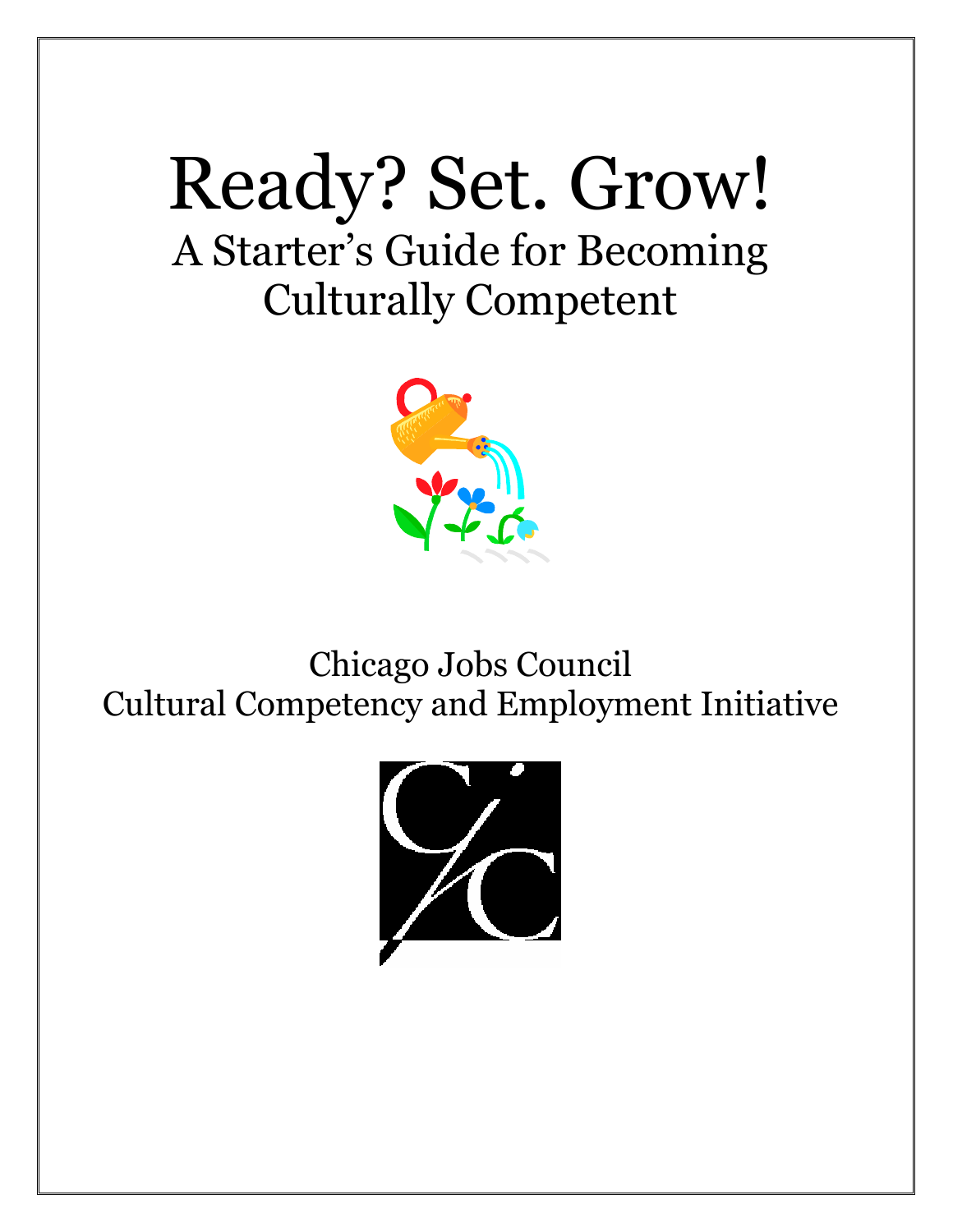# **ACKNOWLEDGEMENTS**

The Chicago Jobs Council (CJC) would like to thank the Annie E. Casey Foundation for their support of CJC's Cultural Competency and Employment Initiative and their dedication to the development of culturally competent workforce development organizations and programs.

CJC is indebted to Olivet Jones and Kara Wright from the Felicity Group for their wonderful direction, patience and coaching of CJC and the participating organizations of the Cultural Competency and Employment Initiative.

We would also like to thank Matthew Blakely, Program Officer, Chicago Tribune Charities and McCormick Tribune Foundation for their support in hosting our Cultural Competency Launch and Learning Circle Planning Session.

Patrice Jackson, a college intern with CJC, should be recognized for conducting initial research on race and employment and taking the first steps in the development of the initiative.

### **Cultural Competency and Employment Initiative Participants**

Lastly, thanks to the staff at CJC, Central States SER Jobs for Progress, North Lawndale Employment Network, The Employment Project and the YMCA Alliance. Your willingness to share your challenges, frustrations, strengths, and hope was invaluable to this process. We hope that this experience and process has been beneficial for you, your colleagues, your organizations, and the clients you serve.

If you have questions about this guide or need additional information about cultural competency and workforce development, please contact Lisa Hampton, Senior Policy Associate, at  $312 - 252 - 0460$  ext.  $308$  or  $lisa@cic.net$ .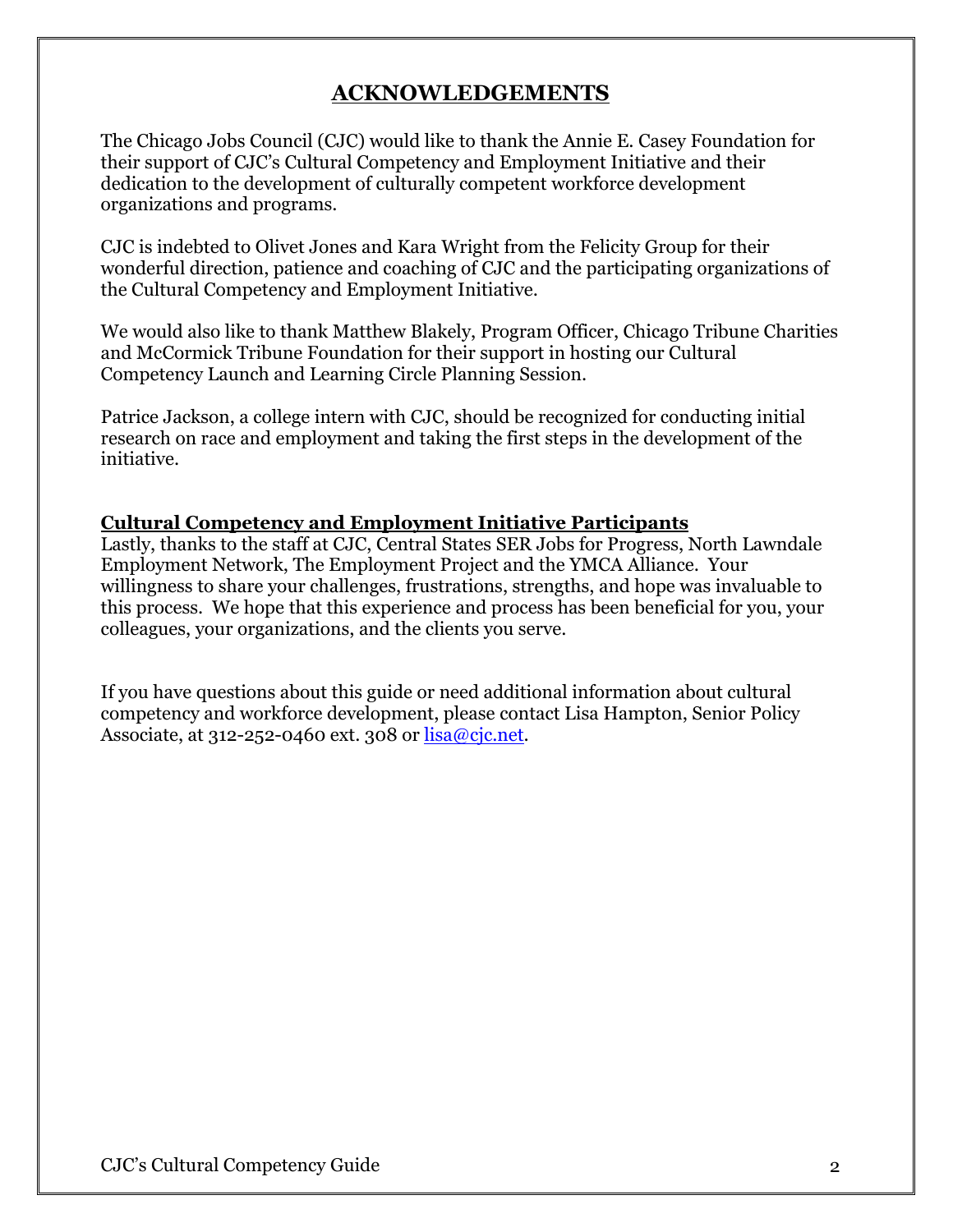# **Ready? Set. Grow! A Starter's Guide for Becoming Culturally Competent**

# **TABLE OF CONTENTS**

| I. Introduction                                          |    |
|----------------------------------------------------------|----|
| II. What is cultural competency?                         | 5  |
| III. What cultural competency is NOT                     | 5  |
| IV. Why should cultural competency matter?               | 7  |
| V. What does your organization need to consider?         | 8  |
| VI. How can you assess where your organization is going? | 9  |
| VII. How can your organization grow?                     | 10 |
| VIII. Where can we get help?                             | 11 |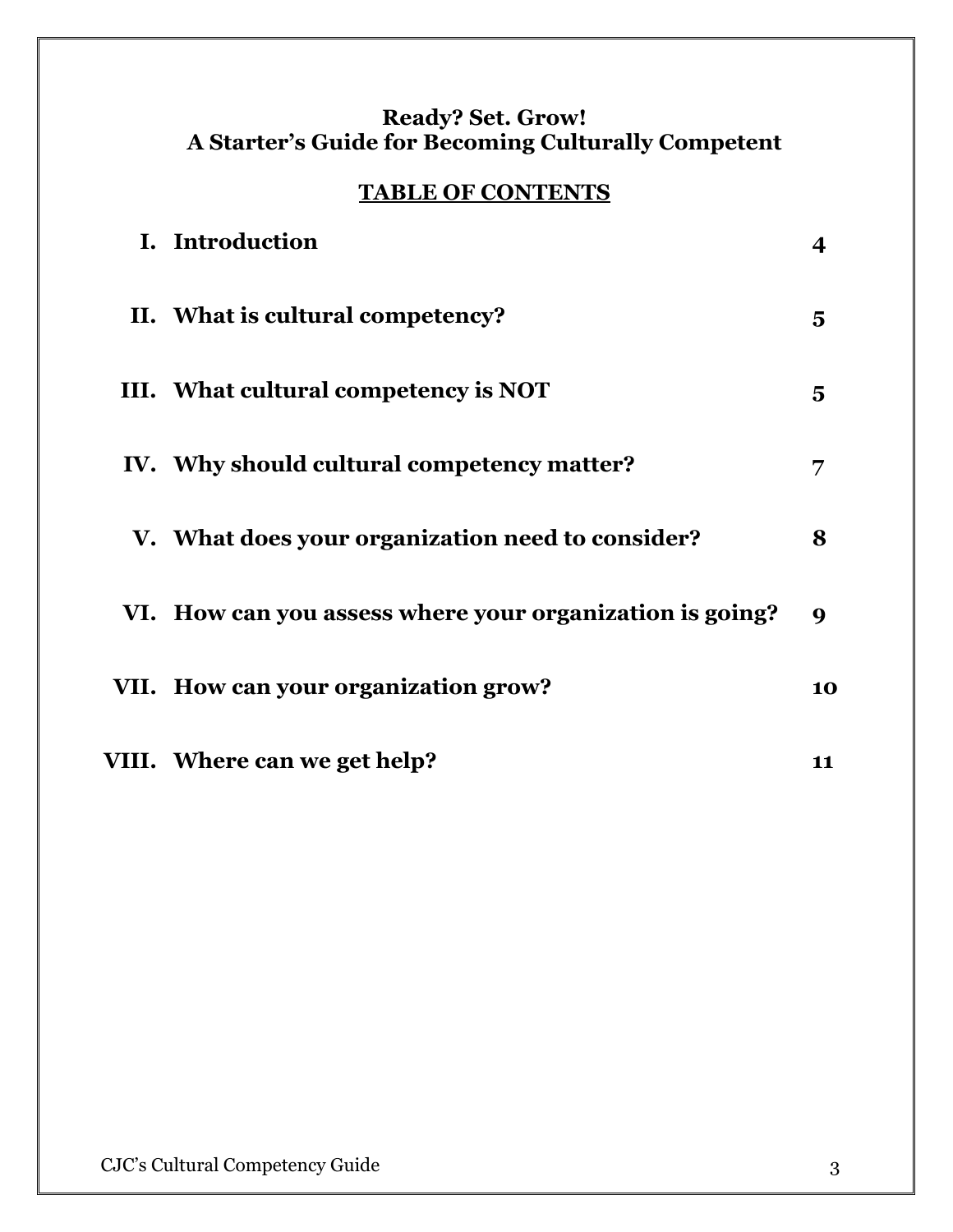

# **I. Introduction**

A good garden is a place where every flower has a distinct personality and contributes to the overall beauty of the garden, yet is not overshadowed by the other plants and flowers. If any plant does not have enough water, sun light or attention from its gardener, it will not blossom to its full potential and not be able to add value to the garden.

The same is true for workers in an organization or company. Workforce development organizations must recognize and value a diverse set of skills and abilities from their employees and job seekers and provide a workplace environment that is nurturing. CJC believes that creating a nurturing environment and addressing racial, ethnic, and other cultural issues, will lead to more productive workers and better opportunities and outcomes for job seekers.

This guide is provided to assist you as you begin to explore diversity training and pursue the building of a more culturally competent organization.

**Ready?** 

**Set.** 

**GROW!**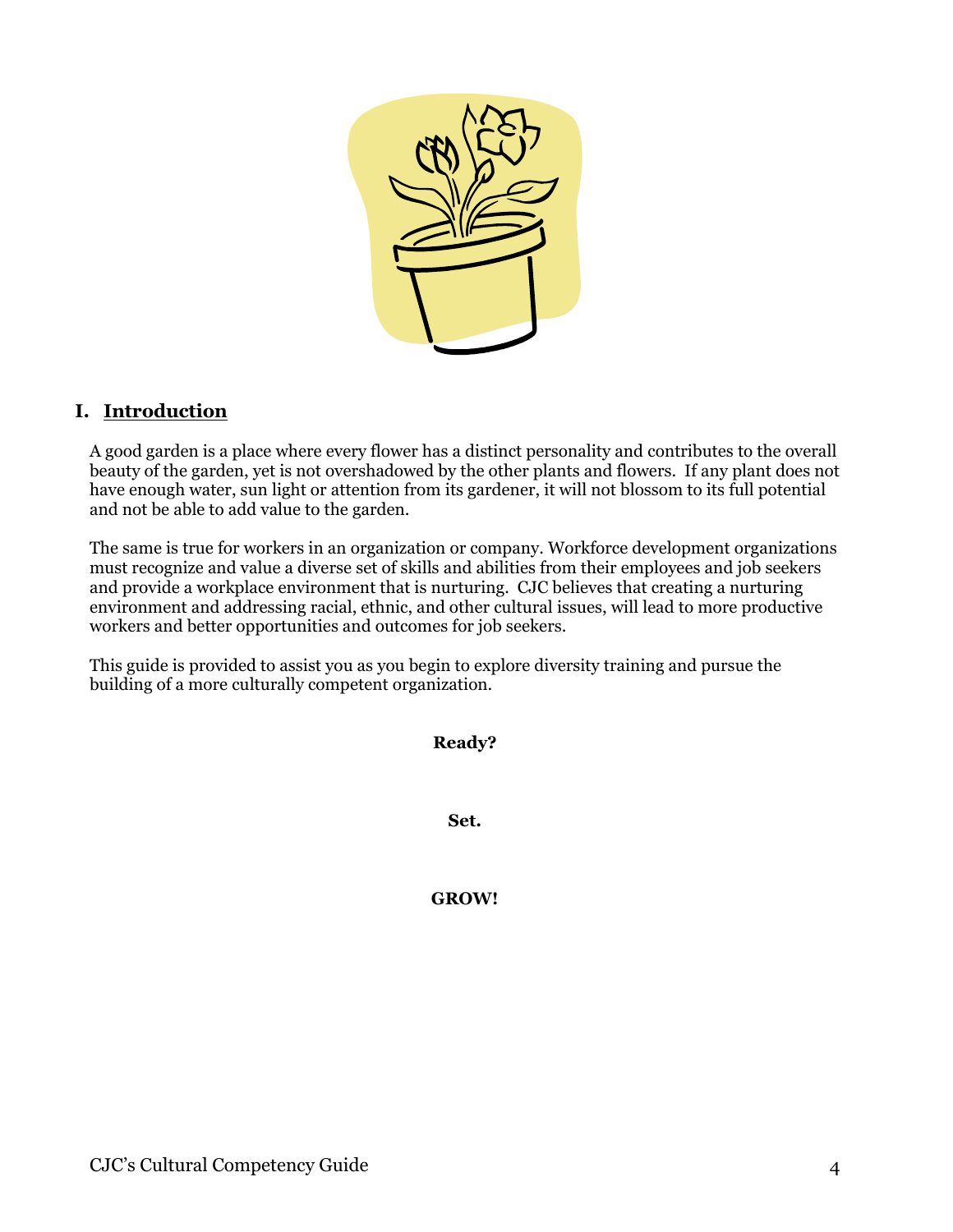### **II. What is cultural competency?**

Cultural competence means understanding and integrating the web of behaviors, attitudes and policies that foster effective work in cross-cultural situations. Cultural competence integrates knowledge about individuals, groups of people and institutions into specific policies, practices and attitudes that respect diversity. When this happens, systems run smoother and outcomes are better.

Workforce development is one system where cultural competence can enhance the quality of services and interventions. When workforce development programs help employers and workers talk to each other – not past each other – each side becomes more culturally competent. In addition, high quality workforce development systems cultivate their own cultural competence, which enhances their bridging role.

The goal of cultural competence is not for either side to give up what it values most, but for all sides to search for common ground. Culturally competent workers can observe important elements of the employer culture while maintaining a personal identity; employers are able to accommodate ethnic diversity while maintaining and enhancing productivity.

When workforce development organizations become culturally competent, people, organizations, and institutions no longer view the workplace from their own limited cultural perspectives. They understand the many different cultural factors that determine how job seekers get, keep and advance in jobs, and how employers create better access to family supporting jobs, reach wider markets and make the myriad decisions that influence their bottom lines.

**Diversity training** is a fundamental component of any diversity initiative and represents the opportunity for organizations to inform and educate management, line staff and job seekers about diversity. Training alone cannot resolve diversity-related issues or challenges to your organization. However, training does play a vital role in the success or failure of an overall diversity initiative.1 

# **III. What cultural competency is NOT**

Often diversity training is confused with other concepts by organizations, employers and job seekers which can lead to misunderstandings. Below are a few examples of concepts that are not related to diversity training.

#### **1. Affirmative action is not the same as cultural competency**

According to the Society for Human Resource Management (SHRM), affirmative action is grounded in moral and social responsibility to amend wrong done in the past to those Americans who were not the majority population. Affirmative action is based on getting people into an organization rather than changing organizational culture.[2](#page-4-1) 

Diversity training (often referred to as "managing diversity") is different because it focuses on capitalizing on diversity as a strategic approach to business that contributes to organizational goals such as profit and productivity. It has no legal requirements and is not implemented just to avoid lawsuits. Managing diversity is about aligning the objectives and goals of the organization so diversity is reflected as a core value of the organization.

<span id="page-4-0"></span> $\overline{a}$ 1 Johnson and Parker. *Workforce 2000* (1987) and Judith N. Martin and Thomas K. Nakayama. *Intercultural Communication in Contexts* (2000). 2 Society for Human Resource Management, *Diversity Toolkit: Defining Diversity*, September 23, 2003, [www.shrm.org](http://www.shrm.org/).

<span id="page-4-1"></span>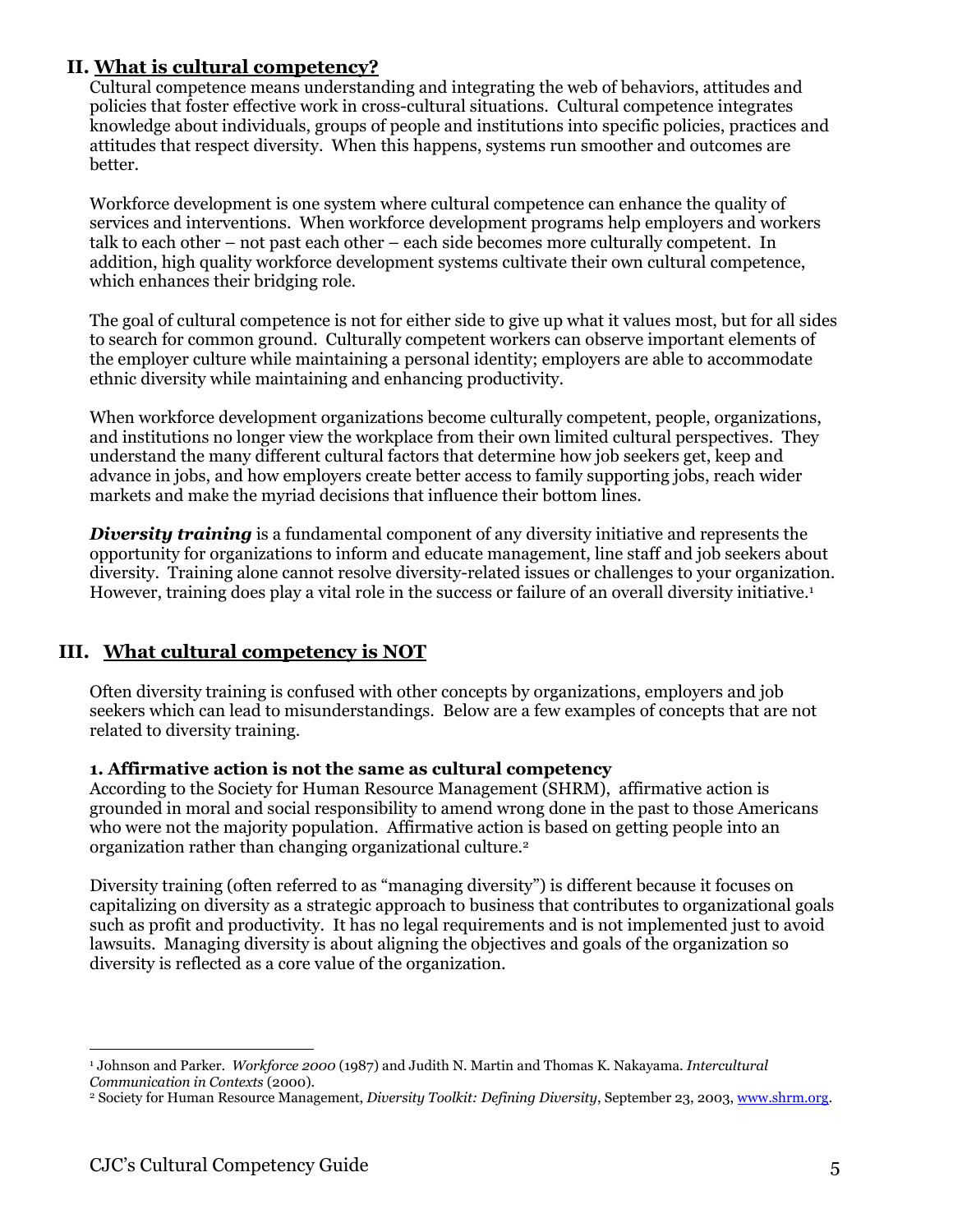#### **2. "Color blind" race neutral polices are not the same as cultural competency**

Training that does not attempt to address any of the dimensions of diversity[3](#page-5-0) and all race neutral policies are not considered culturally competent.



# **Dimensions of Diversity**

The Hastings Institute has developed key principles to distinguish cultural competency training: [4](#page-5-1)

- **Inclusiveness** refers to an organizational system where decision-making includes perspectives from diverse points of views, from inside and outside the organization, when appropriate.
- **Reflecting** cultural differences refers to the process of identifying or recognizing cultural diversity. Reflection is demonstrated through organizational statements and policies.
- **Valuing** cultural differences refers to the process of regarding highly cultural differences. Valuation is demonstrated through the organization's actions, practices and implementation of policies.
- **Employment Equity** The primary focus of employment equity is the prevention, identification and removal of discriminatory barriers in an organization's recruitment, hiring, training, retention, career pathing, promotion and income policies and practices.
- **Service Equity**  ability to provide accessible and relevant services to the targeted groups.

Race neutral polices do not recognize the value of difference or ways that differences can be leveraged for positive results in the workplace.

 $\overline{a}$ 

<span id="page-5-0"></span><sup>3</sup> Dimensions of Diversity presented by Felicity Group at CJC's Cultural Competency and Employment Initiative Launch, November 17, 2003. 4 The Hastings Institute is a non-profit organization owned by the City of Vancouver as a training arm of the City's Equal

<span id="page-5-1"></span>Employment Opportunity Program, [www.city.vancouver.bc.ca.](http://www.city.vancouver.bc.ca/)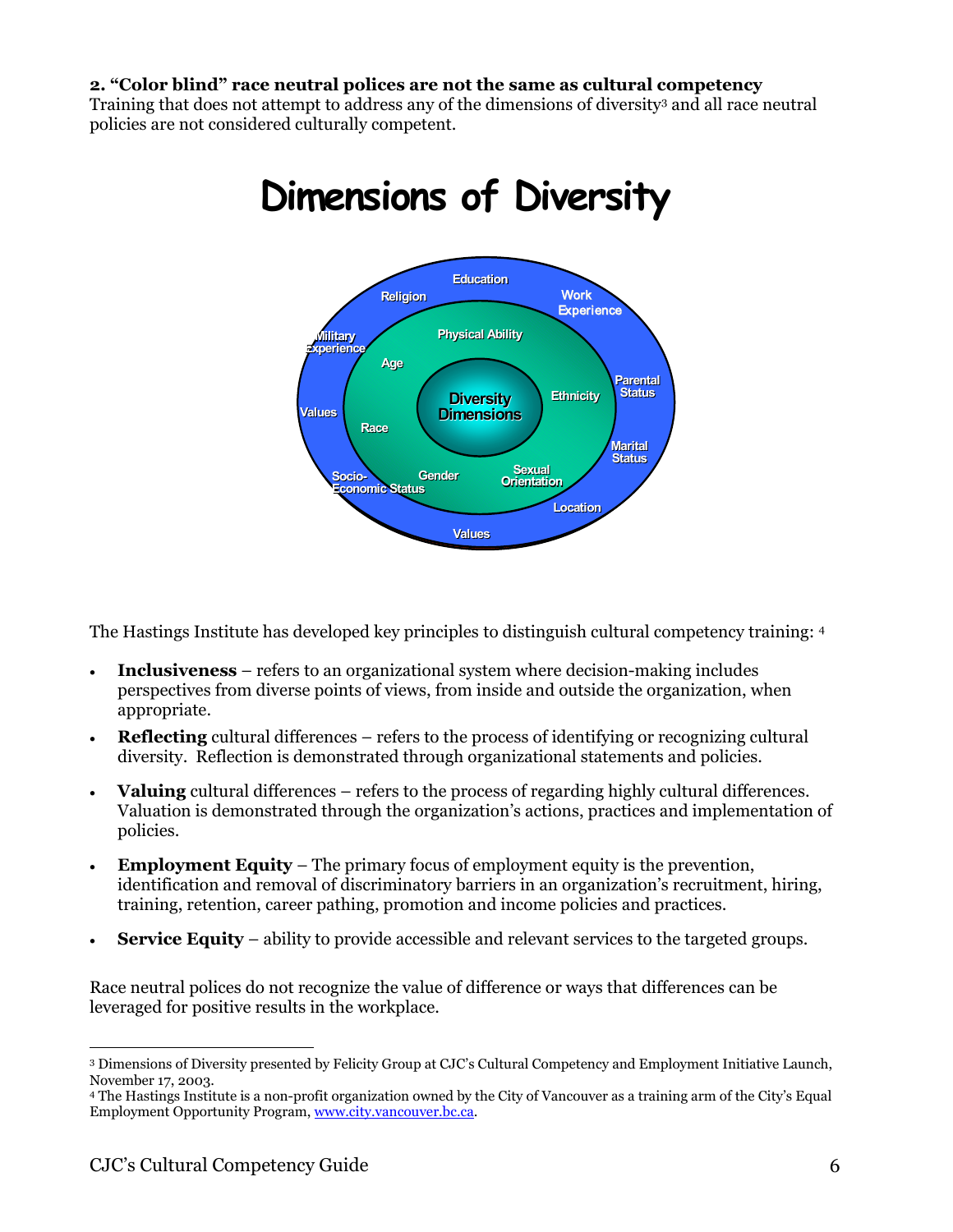#### **3. Cultural competency does not only concern people of color and women**

Because diversity training is often confused with affirmative action, many people see diversity and the need to develop cultural competency skills as an issue that is related to women and people of color. This can be harmful for an organization that designs and plans diversity trainings and awareness activities for specific populations without defining the process and how it benefits everyone in the organization. Diversity training is key to improving the workplace culture for all employees.

Becoming a more culturally competent organization can lead to great and more effective communication, more productivity, and better working relationships with job seekers. Understanding what leads to a culturally competent organization is a key ingredient for a good foundation.

# **IV. Why should cultural competency matter?**

#### *The United States is becoming increasingly diverse.*

Based on a 1987 study of the workforce, Judith N. Martin and Thomas K. Nakayama observed that the U.S. population had changed dramatically in the past two decades. By 2000, the authors predicted, the U.S. workforce would be older, with a mean age of 36, and 48 percent would be women. Spurred by changing immigration patterns in recent decades, the authors found, "The workforce also will be more ethnically and racially diverse." [5](#page-6-0)

By 2030, they predict the U.S. will be a global society in which nearly half of all Americans will be among those now considered racial and ethnic minorities -- primarily Latinos/Hispanics, African-Americans, Asians and Native Americans. These changes, of course, mean the customer base for many of the nation's businesses also will become more diverse.

#### *The U.S. economy is becoming increasingly global.*

More and more, the U.S. economy and the industries upon which it relies operate in an international marketplace filled with customers and job seekers from a world of different cultural backgrounds. Success depends on an employer's ability to communicate with its diverse customers, employees, business partners and competitors.

In workforce development, cultural competence provides a lens for viewing the regional economic, institutional and personal factors that influence how low-income and low-skilled workers find jobs with a future, and how employers can more effectively understand and manage these employees to increase retention and foster advancement.

#### *Workforce development programs need to build capacity to work with diverse job seekers to be effective.*

Job seekers need to know that the employment and training providers with whom they engage are not making placement and service recommendations based on their biases. If job seekers believe that workforce development practitioners are not willing or able to address issues of race, culture or ethnicity or if practitioners make a job seeker feel unwelcome because of their religion, sexual orientation or customs, the economic and workforce development system will continue to see a skills gap between the needs of employers and workers in Illinois.

 $\overline{a}$ 

<span id="page-6-0"></span><sup>5</sup> Judith N. Martin and Thomas K. Nakayama. *Intercultural Communication in Contexts* (2000).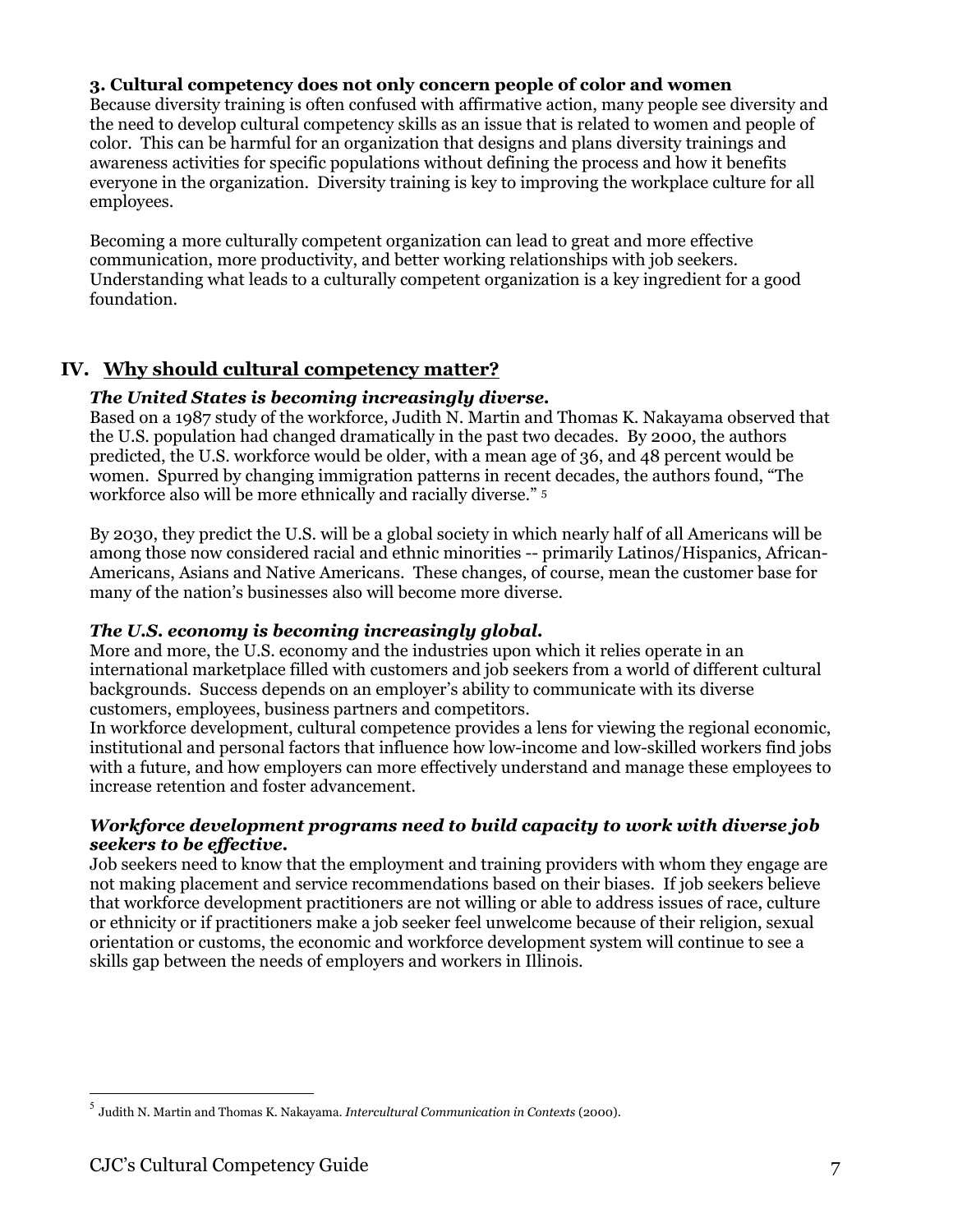# **V. What does your organization need to consider?**

Making the commitment to become a more culturally competent workforce development organization is often the easy part of the process. In order to ensure that your organization, clients and potential employers can benefit from this process, there are several factors that you should consider before engaging in diversity training and skills building.

#### **Get executive commitment**

The Executive Director/President of an organization can often be the one person who determines whether skills-based diversity training is successful in the development of a culturally competent staff. A visible commitment by the organizational leadership should include all staff members' ideas and thoughts as well as making time to discuss these issues throughout the organization (i.e. team/staff meetings, board meetings, and organizational events). Additionally, executive commitment might be shown in the expenditure of resources to contract with a trained consultant, purchase reading materials, diversity toolkits, or guides for the organization.

#### **Buy-in**

Staff must be brought into the process at the beginning to address questions or concerns they may have about training and other activities. It is important to flesh out a process and identify desired outcomes with staff because it can help you identify any potential leaders or diversity "champions" on your staff who can help facilitate the process with others in the organization. If staff feel that they do not have any input in the training design or process, it will be unlikely that much of the work will be completed or that any diversity training will be effective.

#### **Communication**

There should be clear communication at the beginning and throughout the process. Staff should be aware of all diversity-related activities and events and allowed some flexibility in attending these activities. Communication is a two-way street, so staff and leadership should be open, honest and accepting of feedback. Staff should feel comfortable raising issues and concerns related to leadership and their colleagues, and leadership should feel comfortable sharing information that is vital to the morale of the organization. If staff feel that they can not speak freely in the process without reprimands or possible retaliation from others, your organization should consider working with an outside trainer or facilitator.

#### **Flexibility**

As with any plan, your organization should be open to changes along the process. For example, after an organizational assessment, your organization might find additional issues that were not anticipated at the beginning of the process that need to be addressed. This might require more staff, leadership or training time than originally conceived. As different issues and problems emerge from your assessment process, your organization should be willing to review your planning process and activities and make adjustments that will be the most beneficial for the organization.

#### **Realistic expectations**

Diversity training will not solve all of your organizational issues. You should approach diversity training as a way to improve communication and uncover issues and problems that are often underlying in your organization. Once again, your organization should have clear, realistic goals for what diversity training will mean for you. If the goals are not realistic, staff and leadership will feel their time and energy was wasted and they will be unwilling to participate in future diversity or cultural competency activities.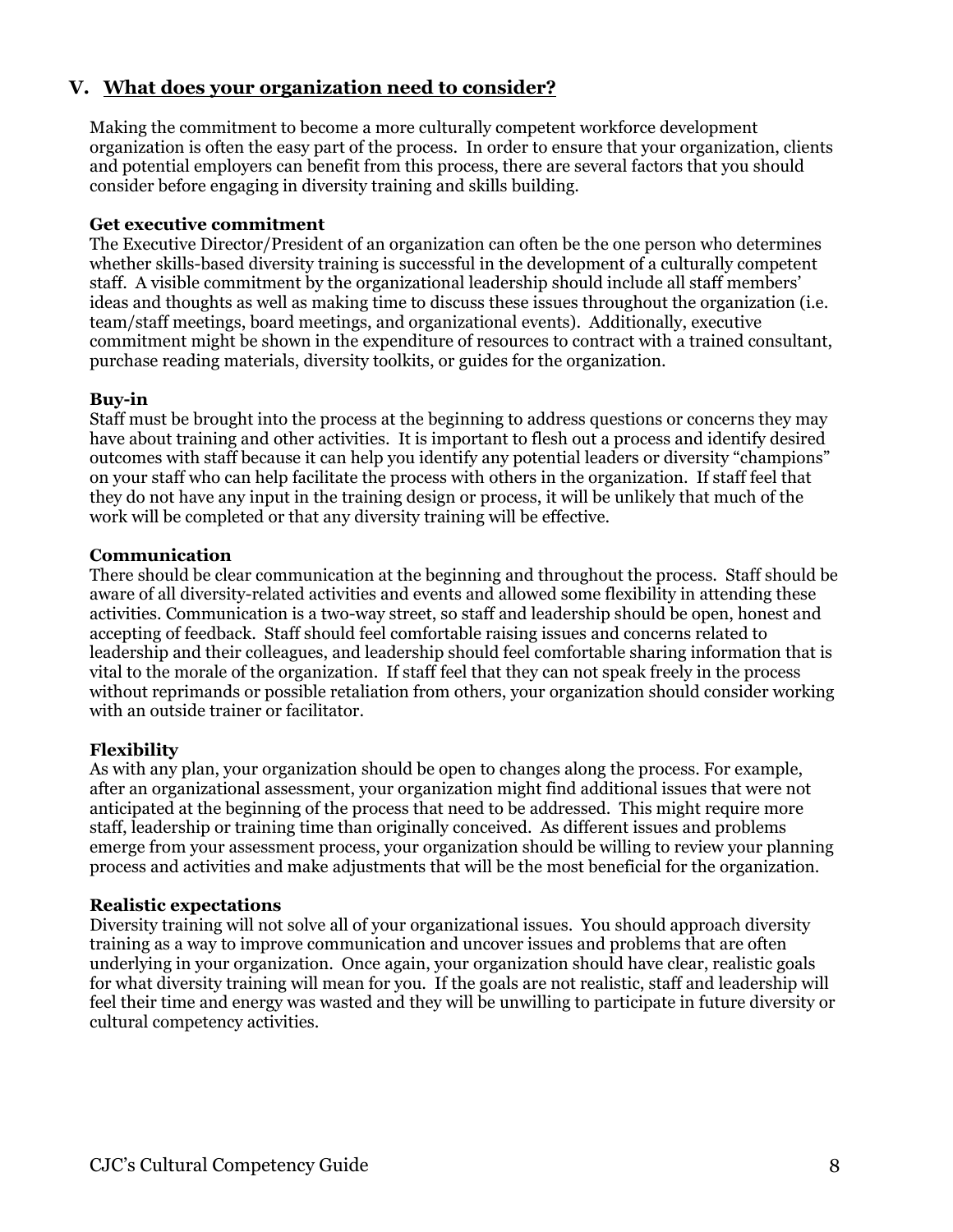# **VI. How can you assess where your organization is going?**

Culture is a predominant force in shaping behavior, values and institutions. There are several exercises, trainings and other resources for assessing where you, your team/division and organization are with regard to diversity and cultural competency. First, collect baseline data to see where you are. There are a variety of methods for collecting this information:<sup>[6](#page-8-0)</sup>

**Existing organizational data**- Current affirmative action plans, employee/personnel handbooks, Equal Employment Opportunity Commission (EEOC) complaints and grievances, turnover and absenteeism statistics.

**Diversity surveys**- Tools should be tailored to your organization and constructed to give enough demographic data about respondents to help isolate their issues and problems.

**Focus groups**- Groups should be constituted in a reasonable way and survey questions should not be biased or leading, which would skew results. For example, focus group could be constituted based on job responsibilities, job titles, division or program or by direct supervisors.

Once you have collected data and executed your assessment, you should use the information to develop the next three steps in building cultural competency capacity in your organization:

**Relevant, applicable training**- focus should be on activities that build skills on an individual, team and organizational level. Any activities that are isolated and not skills-focused will not be successful. A good process is optimized when awareness training and skill training are consistently implemented.

**Measurement and evaluation**- Make sure that you have a post measurement instrument that can validate your process and results. **Evaluation** is important throughout the process in order to monitor any movement or incremental changes among staff and leadership.

**Integration and accountability**- Staff should have a clear idea about how they can build their skills, how the organization will continue to work on diversity issues and how they can integrate their new skills into their day-to-day interactions with job seekers, employers and co-workers. Staff should also know who is responsible for making sure activities are planned and implemented and who to approach to address additional issues and problems that may arise in the future.

<span id="page-8-0"></span> $\overline{a}$ 6 Society for Human Resource Management, *Diversity Toolkit: Diversity Training*, September 23, 2003, [www.shrm.org](http://www.shrm.org/).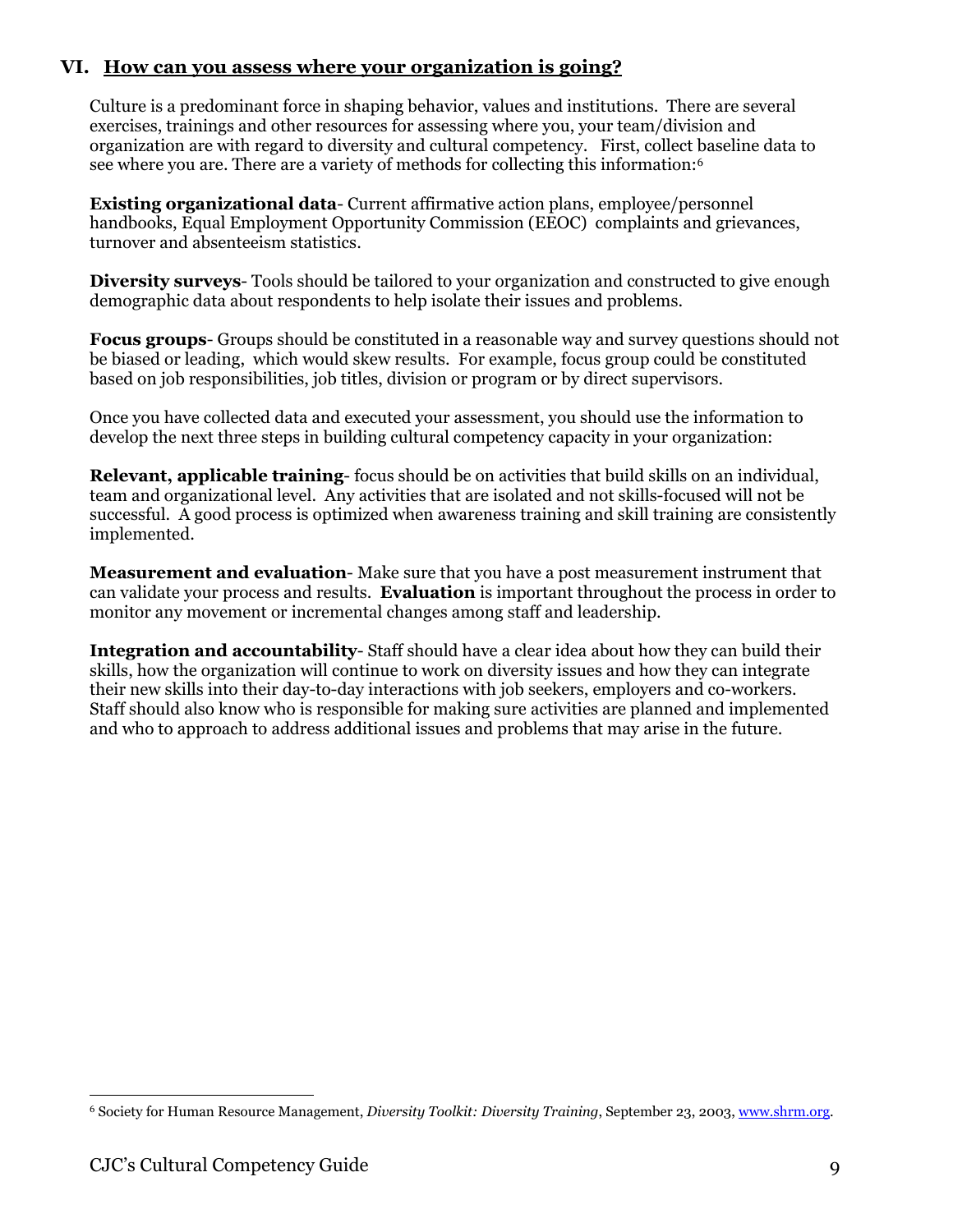# **VII. What can your organization do to grow?**

Depending on the size of your organization and available resources, you should consider the following training options:[7](#page-9-0) 

- 1. Design and present the training yourself.
- 2. Hire a diversity trainer/consultant to provide training.
- 3. Use a Train the Trainer approach to develop and implement a diversity training which is led by selected staff members.
- 4. Integrate diversity training into your current staff/management training modules.

After your organization's training and assessment, give staff time to reflect on what they have learned and what gaps have appeared that they are willing to work on. It is important that everyone in the organization develops an individual, team, and organizational work plan. Plans should have clear goals, objectives and activities and should be disseminated to all those involved.

During your training or assessment stage, key staff members will emerge as leaders. Enlisted these individuals in the formation of a small group that can represent all levels of the organization and work collaboratively to develop and advance the organizational work plan. This group is not the decision making body of the organization. They must be open to feedback and report their work back to the entire organization.

Regardless of how you structure your process, have a work plan with activities that address issues of accountability so staff can direct their questions to specific staff persons. Lastly, a work plan can serve as a great outreach tool for your board members, other staff who are not interested in the process and job seekers who may have questions about whether your organization can address their racial, cultural or gender issues.

# **Help. How to get some outside help!**

Sometimes it becomes obvious that cultural competency training can not be facilitated by anyone in your organization or that you reach a point where an outside consultant is needed for the process to move forward. It is up to you and your organization to determine the best fit for your organization to meet your needs. Below are a few questions you should consider when you interview prospective facilitators for your organization:[8](#page-9-1) 

- Does the person have an interest and talent in teaching and facilitating?
- Is this person knowledgeable in at least three content areas: psychology, sociology and/or anthropology?
- Does the person have a pace of thinking and speaking that is comfortable?
- Does the person have the ability to communicate effectively?
- Is this person non-judgmental?
- Does the person have a good understanding of workforce development and issues related to low-income job seekers and their families?

As with any consultant, you should always ask for references. Ultimately, your organization should feel comfortable putting your resources, time, and desired outcomes in the hands of your consultant.

 $\overline{a}$ 

<span id="page-9-1"></span><span id="page-9-0"></span><sup>7</sup> Lee Gardenswartz and Anita Rowe, *The Managing Diversity Survival Guide*, 1994. 8 Society for Human Resource Management, *Diversity Toolkit: Diversity Training*, September 23, 2003, [www.shrm.org](http://www.shrm.org/)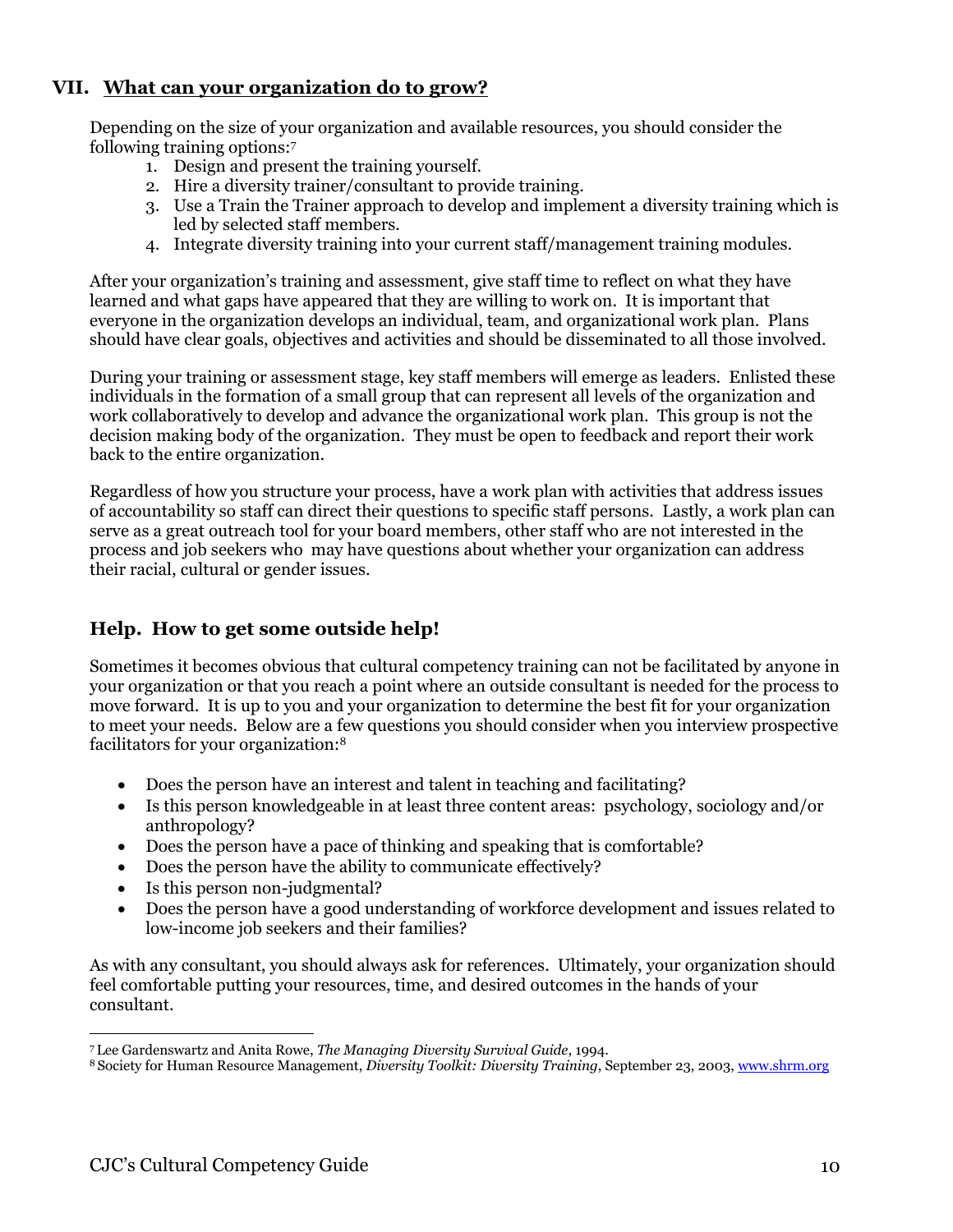# **VIII. Where can we get help?**

These tools and resources have been pulled from various websites. The contents of the items on the following pages are not endorsed by the Chicago Jobs Council. Your organizations must decided what tools and resources fit your organization's needs and will reap the most rewarding benefits or your staff, job seekers and employer partners.

| TOOK KITS AND WORK BOOKS                                                                                                                                                                                                                                                                                                                                                                            |                                                                                                                                                                                                                                                                                                                                                                                                                                                                                                                                                                               |  |
|-----------------------------------------------------------------------------------------------------------------------------------------------------------------------------------------------------------------------------------------------------------------------------------------------------------------------------------------------------------------------------------------------------|-------------------------------------------------------------------------------------------------------------------------------------------------------------------------------------------------------------------------------------------------------------------------------------------------------------------------------------------------------------------------------------------------------------------------------------------------------------------------------------------------------------------------------------------------------------------------------|--|
| <b>Building Cultural Competence: A Tool</b><br><b>Kit for Workforce Development</b><br>by Karen Trader-Leigh<br>\$40.00<br>Can order the three volume set for \$70.00<br>(Includes Investing in Success and Fresh Start).<br>Must place order from the Joint Center website<br>www.jointcenter.org/publications                                                                                     | "If you are a job trainer, job coach, or other professional in the<br>workforce development field, you will find this publication<br>especially useful. Its focus is on ways to assess and manage<br>cultural competence both in training programs and with<br>prospective employers. First-line supervisors will also find it<br>highly valuable in assisting culturally diverse and often low-<br>skilled employees new to the workforce. It contains numerous<br>checklists, questionnaires, and other hands-on tools."                                                    |  |
| Fresh Start: An on-the Job Survival<br>Guide<br>by Karen Trader-Leigh<br>\$20.00<br>Can order the three volume set for \$70.00<br>(Includes Investing in Success and Fresh Start).<br>Must place order from the Joint Center website<br>www.jointcenter.org/publications                                                                                                                            | "This manual is structured to help you better understand what<br>is expected of you. Make it your own." Those introductory<br>words to the reader sum up the purpose of Fresh Start $-$ a<br>user-friendly manual and workbook for people just entering<br>the workforce. It is designed to help new workers understand<br>workplace expectations, develop cross-cultural tolerance, and<br>track their own progress as they build essential soft skills and<br>plan their careers. It includes numerous worksheets, self-<br>questionnaires, and other participatory tools." |  |
| <b>Investing in Success: A Supervisor's</b><br><b>Guide for Supporting and Retaining</b><br><b>New Workforce Entrants in Today's</b><br><b>Multicultural Workforce</b><br>by Karen Trader-Leigh<br>\$25.00<br>Can order the three volume set for \$70.00<br>(Includes Investing in Success and Fresh Start).<br>Must place order from the Joint Center website.<br>www.jointcenter.org/publications | "When employees new to the workforce come on board at your<br>workplace getting them off to a good start is vital $-$ not only to<br>their future, but also to keeping your own turnover rates low.<br>With numerous worksheets and other tools, this manual offers<br>you, the supervisor or employer, a strategy that carries you<br>through six months of orientation and check-ups. Teamwork,<br>cultural competence, and other soft skills are stressed<br>throughout."                                                                                                  |  |
| <b>Building Skills for Black Workers:</b><br><b>Preparing for the Future Labor Market</b><br>by Karen Trader-Leigh<br>\$27.00 (Cloth Cover)<br>\$58.00 (Hard cover)<br>Must order from the Joint Center website<br>www.jointcenter/publications                                                                                                                                                     | "The unemployment rate among African Americans remains<br>stubbornly high-twice the rate among white Americans. While<br>discrimination continues to play a role, it is compounded by<br>clear differences in education and professional skills. This<br>volume, the second in the series on The Black Worker in the<br>21st Century, six experts take a close look at race and job<br>readiness. How does vocational training affect a worker's<br>wages? Will school vouchers help or harm future minority<br>workers? Do black workers lack "soft" work skills? "          |  |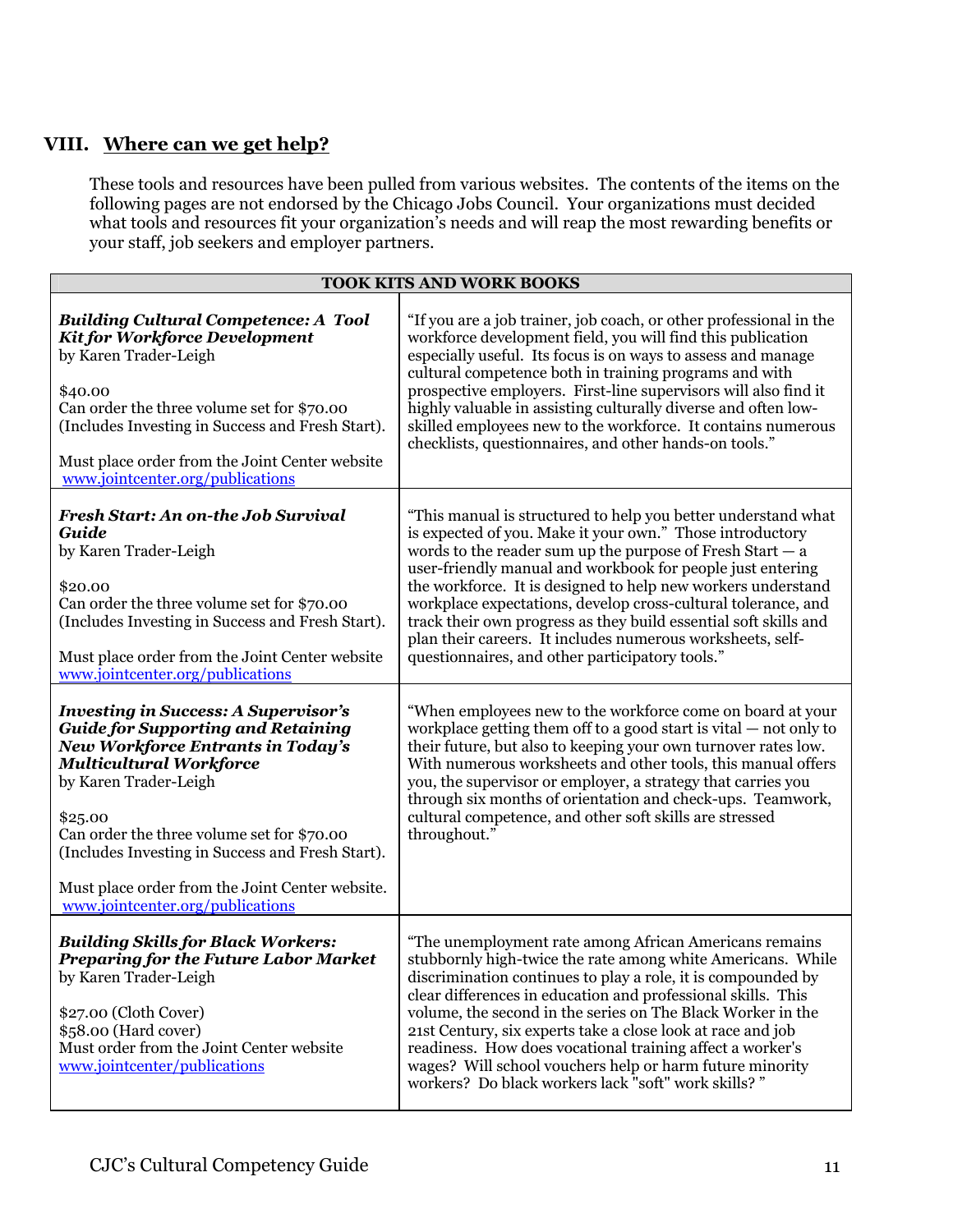| <b>The Managing Diversity Survival Guide</b><br>by Lee Gardenswartz and Anita Rowe<br>\$27.00 on www.amazon.com<br>You can also purchase the guide from<br>Gardenswartz and Lee's website,<br>www.gradenswartzrowe.com/booklists/ | "Put theory into practice with these ready-to-use materials.<br>Packed with over 80 activities, worksheets, charts, surveys,<br>checklists (all on diskette!), and transparency masters, the<br>Survival Guide walks you through everything from<br>interviewing to communicating to coaching employees in a<br>diverse workplace.<br>The Guide's lends itself to all diversity training environments,<br>and provides you with ready-to-use, reproducible materials<br>for any stage of diversity training."                                                     |
|-----------------------------------------------------------------------------------------------------------------------------------------------------------------------------------------------------------------------------------|-------------------------------------------------------------------------------------------------------------------------------------------------------------------------------------------------------------------------------------------------------------------------------------------------------------------------------------------------------------------------------------------------------------------------------------------------------------------------------------------------------------------------------------------------------------------|
| <b>Making Diversity Work: Seven Steps for</b><br><b>Defeating Bias in the Workplace</b><br>by Sondra Theiderman<br>\$25.00<br>Can be ordered from the author's website at<br>www.thiederman.com or www.amazon.com.                | "Litigation, costly turnover, lost business and discrimination.<br>These are just a few of the prices we pay for allowing bias to<br>flourish in the workplace. Drawing on 25 years experience in<br>the field, Sondra Thiederman has found a way to prevent<br>these losses. Making Diversity Work provides executives and<br>managers with a step-by-step strategy for minimizing bias<br>and maximizing their ability to manage diversity effectively."                                                                                                        |
|                                                                                                                                                                                                                                   | <b>WEBSITES</b>                                                                                                                                                                                                                                                                                                                                                                                                                                                                                                                                                   |
| <b>Annie E. Casey Foundation</b><br><b>Jobs and Race</b><br>www.aecf.org/initiatives/jobsandrace/                                                                                                                                 | "The Annie E. Casey Foundation is committed to<br>understanding and addressing issues of race, ethnicity and<br>culture as they affect efforts to improve the lives of children,<br>youth and families in low-income neighborhoods.                                                                                                                                                                                                                                                                                                                               |
|                                                                                                                                                                                                                                   | Through grants in every investment area, the Foundation is<br>demonstrating a commitment in acknowledging these factors<br>and determining how effective solutions contribute to better<br>outcomes for families. The Foundation's initiatives on<br>improving families' access to jobs and economic success have<br>resulted in a "cultural competence in workforce development"<br>strategy."                                                                                                                                                                   |
| <b>Cornell University</b><br><b>Programs for Employment and Workplace</b><br><b>Systems</b><br>www.ilr.cornell.edu/PEWS/                                                                                                          | "For over 20 years, Programs for Employment and Workplace<br>Systems (PEWS) at Cornell has been combining research<br>knowledge with consulting, facilitation and training expertise<br>to help organizations undertaking change efforts. PEWS<br>primary mission is to be a resource to organizations that<br>desire to improve their effectiveness using participatory<br>strategies.<br>In addition, PEWS co-sponsors The Workplace Diversity<br>Network, a joint project of Cornell University ILR and The<br>National Conference for Community and Justice." |
| Diversity, Inc.<br>www.diversityinc.com                                                                                                                                                                                           | "Diversity Inc. is a website and a magazine written for senior<br>management at large corporations and owners/partners of<br>women- and minority-owned businesses. It is appropriate for<br>line management and our sophisticated content has attracted<br>a well-educated, affluent, involved and active audience.                                                                                                                                                                                                                                               |
|                                                                                                                                                                                                                                   | People in our audience are influential thought-leaders ranging<br>from CEOs and human-resource managers to business<br>owners, diversity champions and job applicants. We are their<br>publication of choice."                                                                                                                                                                                                                                                                                                                                                    |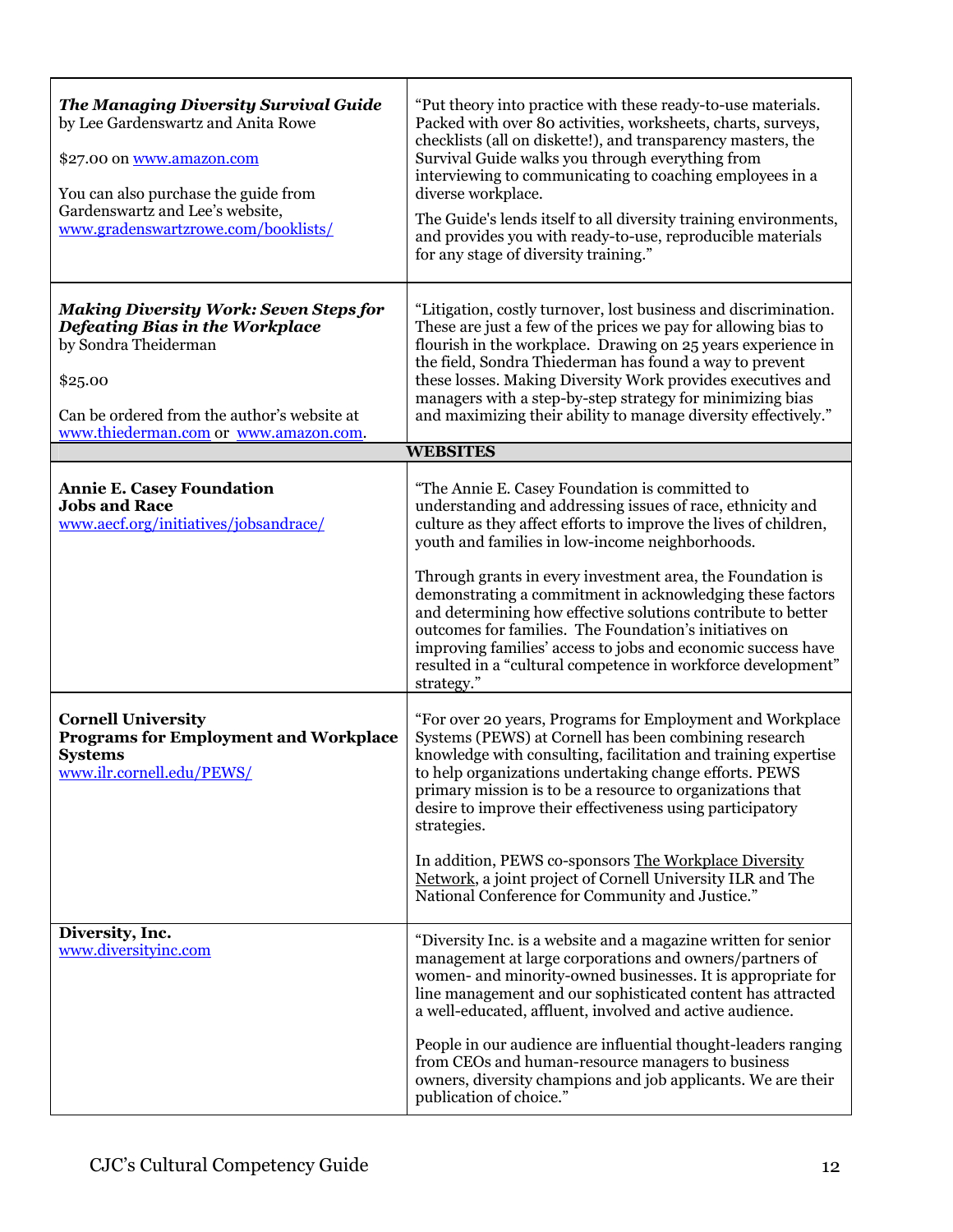| <b>Ethnic Majority</b><br>www.ethnicmajority.com                                                                                                                  | "Ethnic Majority is a non-profit organization dedicated to<br>empowering African, Hispanic, and Asian Americans to<br>advance themselves in society and improve their quality of<br>life. We do this by focusing on the major challenges that face<br>people of color in a number of critical interest areas, such as:<br>business, politics, civil rights, media/entertainment,<br>workplace, consumer, housing, healthcare, and education."                                                                                                                                                                                                                                                                                                                                                                                                                                                                                           |
|-------------------------------------------------------------------------------------------------------------------------------------------------------------------|-----------------------------------------------------------------------------------------------------------------------------------------------------------------------------------------------------------------------------------------------------------------------------------------------------------------------------------------------------------------------------------------------------------------------------------------------------------------------------------------------------------------------------------------------------------------------------------------------------------------------------------------------------------------------------------------------------------------------------------------------------------------------------------------------------------------------------------------------------------------------------------------------------------------------------------------|
| <b>Joint Center for Political and Economic</b><br><b>Studies Network of Alliances Bridging</b><br><b>Race and Ethnicity (NABRE)</b><br>www.jointcenter.org/nabre/ | "A network that links national and community-based<br>organizations working across the country to bridge racial and<br>ethnic divisions. Utilizing communications opportunities<br>created by the information technology revolution, as well as<br>traditional means of communication and interaction, NABRE<br>enables these organizations to share ideas and experiences<br>and to build mutual support."                                                                                                                                                                                                                                                                                                                                                                                                                                                                                                                             |
| <b>National Council of La Raza</b><br>www.nclr.org                                                                                                                | "The National Council of La Raza - the largest national<br>constituency-based Hispanic organization and the leading<br>voice in Washington, DC for the Hispanic community - is a<br>private, nonprofit, nonpartisan, tax-exempt organization<br>established to reduce poverty and discrimination and improve<br>life opportunities for Hispanic Americans. Four major<br>functions provide essential focus to the organization's work:<br>capacity-building assistance; applied research, policy analysis,<br>and advocacy; public information efforts; and special and<br>international projects. These functions complement NCLR's<br>work in five key strategic priorities - education,<br>assets/investment, economic mobility, health, and<br>media/image/civil rights. Founded in 1968, NCLR began as a<br>regional organization concerned primarily with providing<br>grassroots support to Mexican Americans in the Southwest." |
| <b>National Multicultural Institute (NMCI)</b><br>www.nmci.org                                                                                                    | "Founded in 1983, NMCI is proud to be one of the first<br>organizations to have recognized the nation's need for new<br>services, knowledge, and skills in the growing field of<br>multiculturalism and diversity.                                                                                                                                                                                                                                                                                                                                                                                                                                                                                                                                                                                                                                                                                                                      |
|                                                                                                                                                                   | NMCI's mission is to work with individuals, organizations,<br>and communities in creating a society that is strengthened<br>and empowered by its diversity. Through its initiatives, NMCI<br>leads efforts to increase communication, understanding and<br>respect among people of diverse backgrounds and addresses<br>some of the important systemic issues of multiculturalism<br>facing our society. We accomplish this through our<br>Conferences in the Spring and Fall, individualized<br>organizational training and consulting interventions,<br>publications, and leading edge projects."                                                                                                                                                                                                                                                                                                                                     |
| <b>Society for Human Resource Management</b><br>(SHRM)<br>www.shrm.org/diversity/                                                                                 | "SHRM is the leading voice of the human resource profession.<br>SHRM provides education and information services,<br>conferences and seminars, government and media<br>representation, online services and publications to more than<br>115,000 professional and student members throughout the<br>world. SHRM sponsors an annual Diversity Conference and<br>offers a workplace diversity tool kit and articles online."                                                                                                                                                                                                                                                                                                                                                                                                                                                                                                               |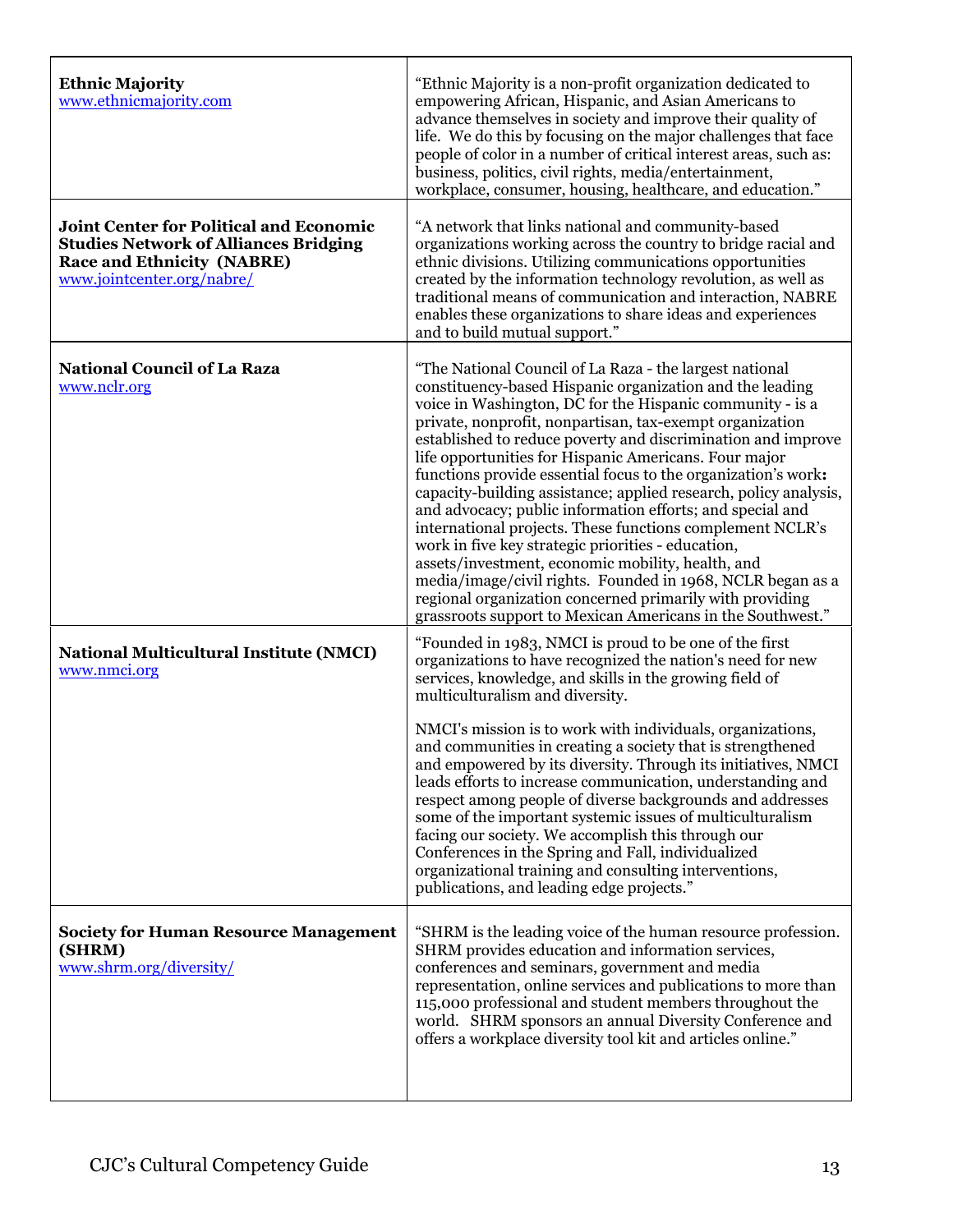| <b>Unity First</b><br>www.unityfirst.com                                                          | "Unity First Online is a direct e-mail news service that reaches<br>communities of color (African Americans, Africans,<br>Caribbeans, Latinos, Asians, Native Americans), including<br>community-based organizations, business / professional<br>groups, social associations, and spiritual outlets across the<br>U.S. and beyond.<br>African American Newswire, also located on the website,<br>connects you with over 4000 ethnic media outlets in the<br>African American, African, Caribbean, Latino, Asian, Native<br>American press(Broadcast, TV, Radio, Internet, Newspapers,                                                                                                                                                                                                                                                                                                                                                                                                         |
|---------------------------------------------------------------------------------------------------|-----------------------------------------------------------------------------------------------------------------------------------------------------------------------------------------------------------------------------------------------------------------------------------------------------------------------------------------------------------------------------------------------------------------------------------------------------------------------------------------------------------------------------------------------------------------------------------------------------------------------------------------------------------------------------------------------------------------------------------------------------------------------------------------------------------------------------------------------------------------------------------------------------------------------------------------------------------------------------------------------|
|                                                                                                   | Magazines)."                                                                                                                                                                                                                                                                                                                                                                                                                                                                                                                                                                                                                                                                                                                                                                                                                                                                                                                                                                                  |
| <b>U.S. Department of Labor (DOL)</b><br>www.dol.gov                                              | "The DOL fosters and promotes the welfare of the job seekers,<br>wage earners, and retirees of the United States by improving<br>their working conditions, advancing their opportunities for<br>profitable employment, protecting their retirement and health<br>care benefits, helping employers find workers, strengthening<br>free collective bargaining, and tracking changes in<br>employment, prices, and other national economic<br>measurements. In carrying out this mission, the Department<br>administers a variety of Federal labor laws including those<br>that guarantee workers' rights to safe and healthful working<br>conditions; a minimum hourly wage and overtime pay;<br>freedom from employment discrimination; unemployment<br>insurance; and other income support."                                                                                                                                                                                                  |
| <b>U.S. Equal Employment Opportunity</b><br><b>Commission (EEOC)</b><br>www.eeoc.gov              | "Throughout its existence, the EEOC has focused on one<br>simply stated mission: the elimination of illegal<br>discrimination from the workplace. To accomplish that goal,<br>various approaches some dictated by statutory limitations and<br>some by philosophical and managerial considerations have<br>been employed.<br>EEOC has five commissioners and a General Counsel<br>appointed by the President and confirmed by the Senate. The<br>General Counsel is responsible for conducting EEOC<br>enforcement litigation under Title VII of the Civil Rights Act<br>of 1964 the Equal Pay Act (EPA), the Age Discrimination in<br>Employment Act (ADEA), and the Americans with Disabilities<br>Act (ADA).<br>The website provides information aboutanti-discrimination<br>laws, regualtions and information of the types of<br>discrimination, filing a charge of discrimination, and<br>information for employeres. EEOC also conducts trainings,<br>outreach and several initatives." |
| <b>CHICAGO-BASED ORGANIZATIONS AND ACTIVITIES</b>                                                 |                                                                                                                                                                                                                                                                                                                                                                                                                                                                                                                                                                                                                                                                                                                                                                                                                                                                                                                                                                                               |
| Chicago Jobs Council (CJC) Cultural<br><b>Competency and Employment Initiative</b><br>www.cjc.net | Funded by the Annie E Casey Foundation, CJC's Cultural<br>Competency and Employment Initiative provides several<br>workforce development organizations with a 9-month<br>intensive training and assessment process dealing with<br>cultural competency and workforce development. The<br>Initiative activities include:<br>~Resources, tools and information on cultural competency<br>and workforce development on CJC's website.<br>~Training and assessment to selected workforce development<br>organizations in Chicago.                                                                                                                                                                                                                                                                                                                                                                                                                                                                 |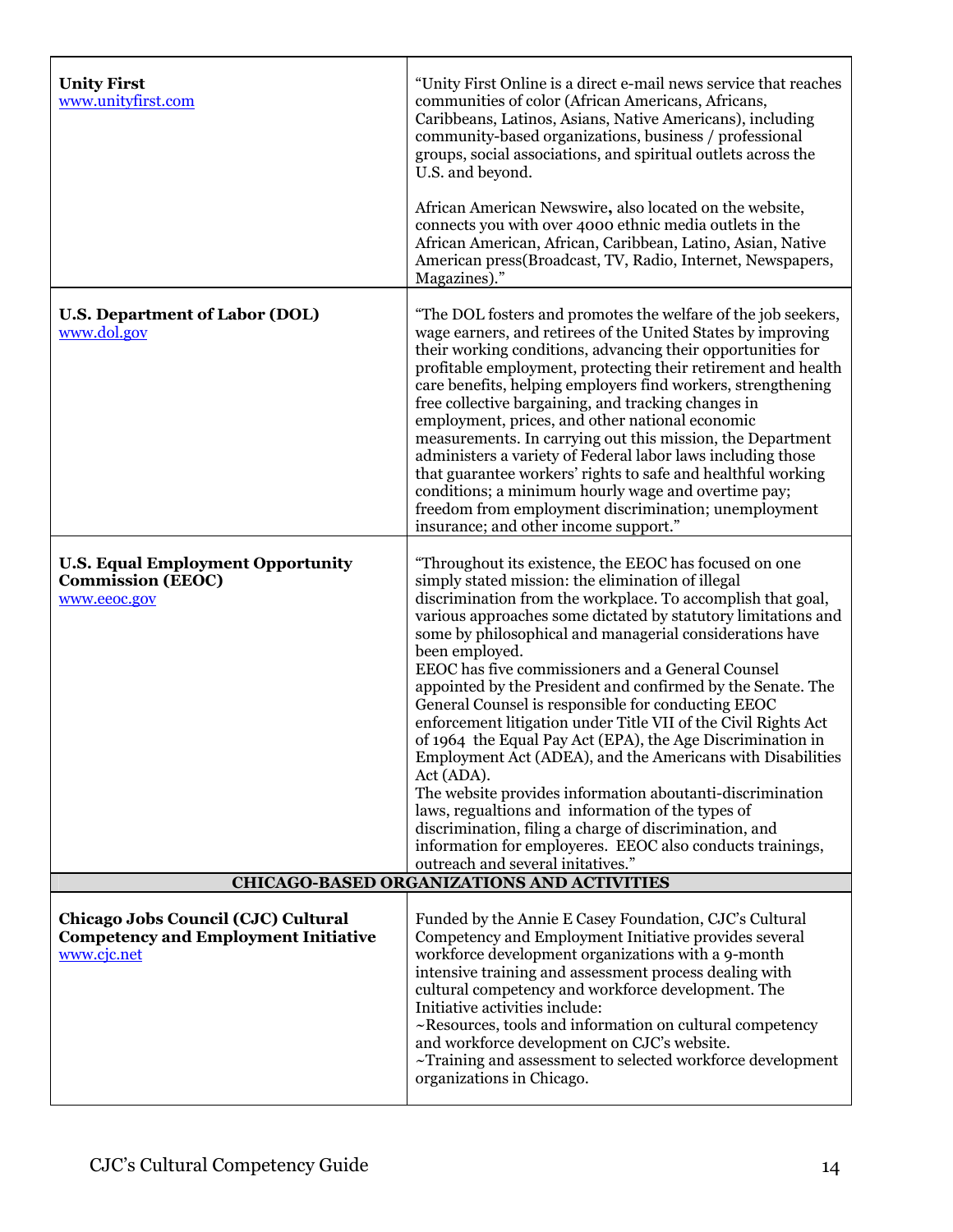| <b>Human Resources Management</b><br><b>Association of Chicago</b><br>www.hrmac.org                                                | "The Human Resources Management Association of Chicago<br>is a forum for human resources leaders, practitioners, service<br>providers and business executives charged with designing and<br>delivering workforce strategies to drive superior business<br>performance in the organizations they serve.<br>HRMAC's mission is to serve as a thought leader and<br>recognized authority on workforce developments impacting<br>the Chicago area business community by providing high<br>quality, state-of-the-art learning and development<br>opportunities for the human resources community;<br>facilitating the development and maintenance of professional<br>relationships among members with a common interest in<br>enhancing business results through people strategies; and<br>being the professional association of choice for the greater<br>Chicago area."                                                                                                                                                                                                                                                                                                                                                                                    |
|------------------------------------------------------------------------------------------------------------------------------------|---------------------------------------------------------------------------------------------------------------------------------------------------------------------------------------------------------------------------------------------------------------------------------------------------------------------------------------------------------------------------------------------------------------------------------------------------------------------------------------------------------------------------------------------------------------------------------------------------------------------------------------------------------------------------------------------------------------------------------------------------------------------------------------------------------------------------------------------------------------------------------------------------------------------------------------------------------------------------------------------------------------------------------------------------------------------------------------------------------------------------------------------------------------------------------------------------------------------------------------------------------|
| <b>Applied Research Center (ARC)</b><br>www.arc.org                                                                                | "Launched in 1981, ARC was born out of the community<br>organizing experience. Both activists and academics<br>recognized a need for rigorous study of the practice of<br>organizing and the need for solid research into the issues<br>around which organizers were mounting campaigns.<br>In the last half of the '90s, ARC established the Racial Justice<br>Leadership Initiative, a groundbreaking national initiative to<br>encourage popular education within community<br>organizations. It launched the ERASE program to challenge<br>persistent and pervasive racism in US public education. In<br>2001, it took up the cause of restoring some semblance of a<br>safety net for people in need, beginning WARP, the Welfare<br>Advocacy Research Project.<br>Today ARC is a leading research lab and foundry where<br>academics and activists forge tools to spark social progress<br>and measure the results."                                                                                                                                                                                                                                                                                                                              |
| Jane Addams Hull House Association~<br><b>Human Relations Foundation</b><br>www.hullhouse.org/hrf/<br>http://www.hullhouse.org/gap | "In 1988, The Chicago Community Trust created a Human<br>Relations Task Force to examine the racial, ethnic and<br>religious tensions in Chicago. The Task Force was charged<br>with identifying short- and long-term opportunities for<br>diffusing these tensions. The work of the Task Force<br>culminated in the publication of a Report on Race, Ethnic and<br>Religious Tensions in Chicago, in September, 1989. In March,<br>1990, the Human Relations Foundation of Chicago was<br>created per one of the recommendations of that report. In<br>October 2000, the Foundation became an affiliate of Jane<br>Addams Hull House Association. In November 2000, the<br>Foundation released Human Relations in Metropolitan<br>Chicago 2000, a look at the state of race and human relations<br>in the region ten years since the release of its first Task Force<br>study. Through its work, the Foundation has created a model<br>for the eradication of racism in America. Since 1990, the<br>Foundation has:<br>Sponsored the Chicago Dinners: A Night of Unity.<br>$\bullet$<br>This twice-yearly event brings people of different racial,<br>ethnic and religious backgrounds together to have an<br>open and honest conversation about race. |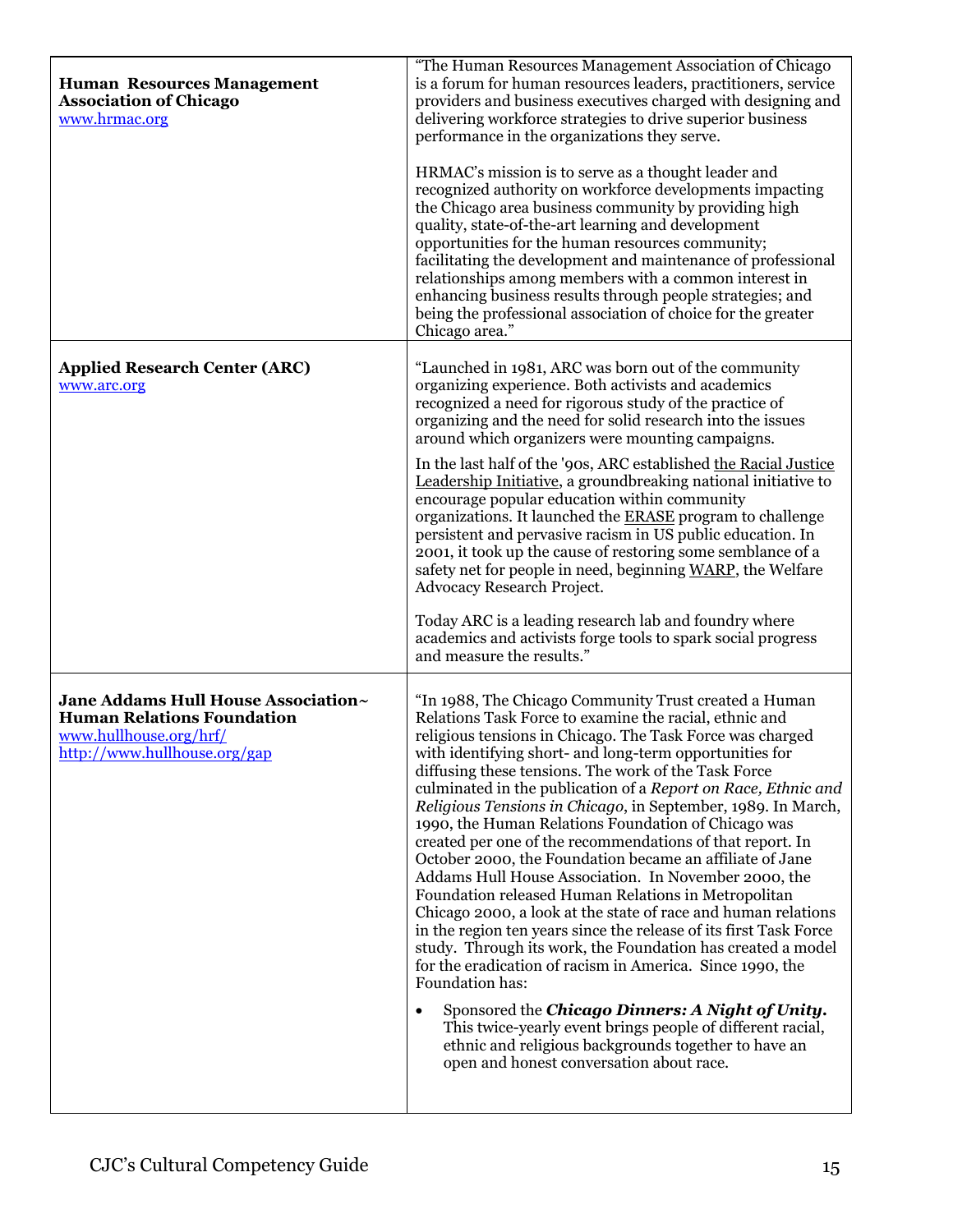|                                                                                                        | In November 2003, the Foundation released <b>Minding</b><br>$\bullet$<br>the Gap: An Assessment of Racial Disparity in<br>Metropolitan Chicago, which examines the racial and<br>ethnic gaps in the areas of education, housing,<br>transportation, income and employment, the state of<br>children, health and the justice system."                                                                                                                                                                                                                                                                                                                                                                                                                                                                                                                                                                        |
|--------------------------------------------------------------------------------------------------------|-------------------------------------------------------------------------------------------------------------------------------------------------------------------------------------------------------------------------------------------------------------------------------------------------------------------------------------------------------------------------------------------------------------------------------------------------------------------------------------------------------------------------------------------------------------------------------------------------------------------------------------------------------------------------------------------------------------------------------------------------------------------------------------------------------------------------------------------------------------------------------------------------------------|
| <b>Chicago Council on Urban Affairs</b><br><b>Public Policy and Race Committee</b><br>www.ccua.org     | "The Chicago Council on Urban Affairs is Chicago's leading<br>independent multi-cultural/multi-racial civic organization.<br>Encompassing diverse interests and sectors, the Council<br>works to improve the quality of life and equity of opportunity<br>for all.<br>The Council's public policy and race program reviews and<br>analyzes the unique intersection between policy agendas and<br>race. Under this initiative, the Council is reviewing four policy<br>areas where race/ethnicity is directly and indirectly impacting<br>policy decisions: immigration, employment, education and<br>housing.<br>The Council is collaborating with a number of organizations,<br>including the Human Relations Foundation of Chicago to<br>explore critical issues facing Chicagoland. The Council and<br>Foundation have also teamed up to copublish issues of One<br>City that focus on policy and race." |
| <b>Chicago Council on Foreign Relations</b><br>(CCFR)<br>www.ccfr.org                                  | "CCFR is one of the largest independent, non-profit<br>international affairs organizations in the United States,<br>serving over 7,000 members and the community through<br>diversified programming. The Council provides members,<br>specialized groups and the general public with a forum for the<br>consideration of significant international issues and their<br>bearing on American foreign policy. Council events feature<br>major policy makers and other foreign experts from around<br>the world, offering participants the opportunity to ask<br>questions, voice their opinions and engage in candid<br>discussions.<br>The Council's goal is to further awareness and broaden<br>understanding of international relations and foreign policy as<br>well as promote Chicago's status as an important<br>international center."                                                                 |
| <b>Chicago Commission on Human Relations</b><br>(CCHR)<br>http://www.cityofchicago.org/HumanRelations/ | "CCHR is charged with enforcing the Chicago Human Rights<br>Ordinance and the Chicago Fair Housing Ordinance. The<br>Commission investigates complaints to determine whether<br>discrimination may have occurred, and uses its enforcement<br>powers to punish acts of discrimination. Under the City's Hate<br>Crimes Law, the agency aids hate crime victims. CCHR also<br>employs pro-active programs of education, intervention, and<br>constituency building to discourage bigotry and bring people<br>from different groups together.<br>These events include:<br>Annual Citywide Seventh Grade Essay Contest<br>$\bullet$<br>Unity Month activities (September)<br>$\bullet$<br>Chicago Gay and Lesbian Hall of Fame<br>$\bullet$<br>Women's History Month activities<br>٠<br>Veterans programs<br>٠<br>Annual celebrations of African, Arab, Asian, and Latino<br>٠<br>heritage                     |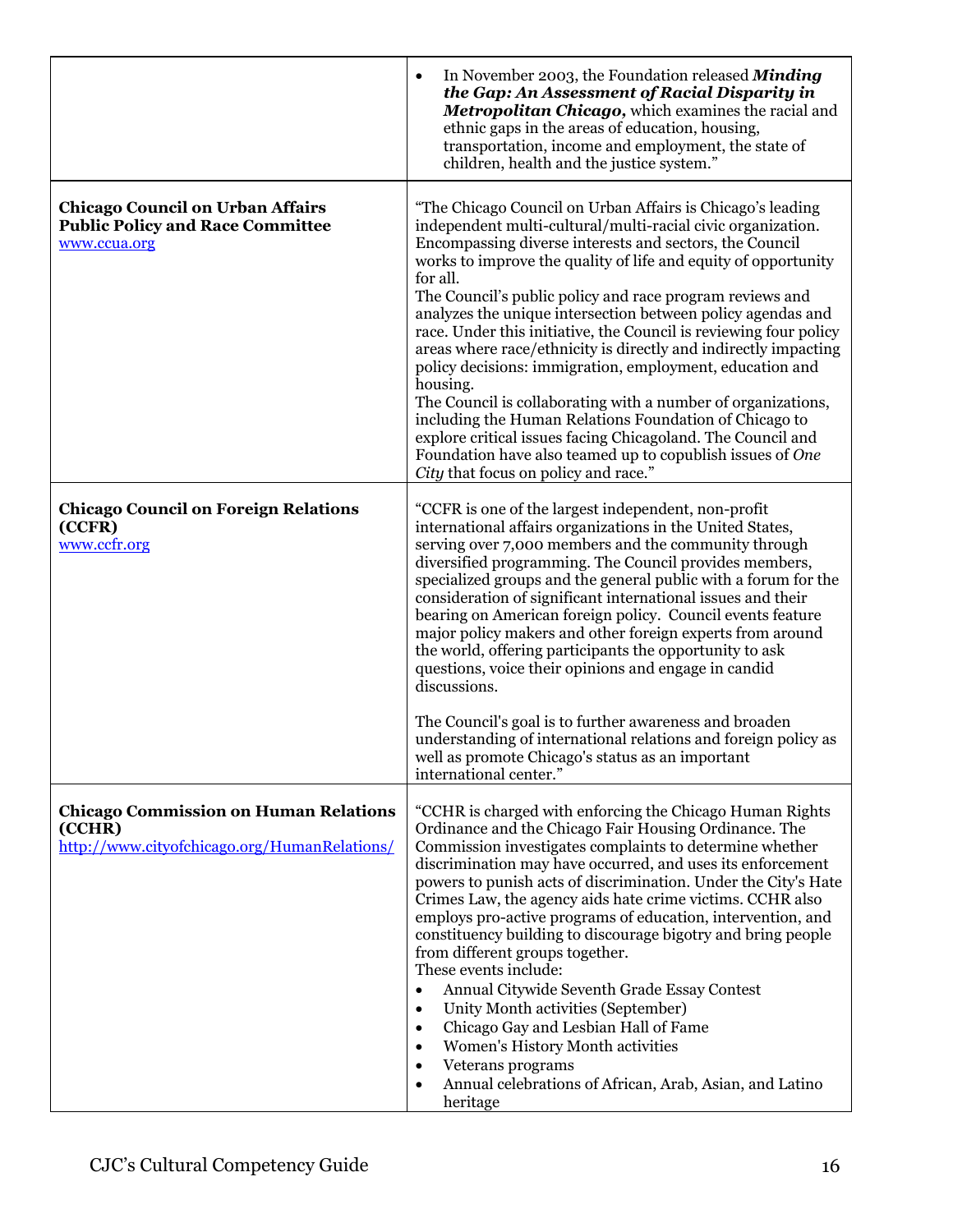|                                                                              | Gay and Lesbian Pride Week Activities<br>$\bullet$                                                                                                                                                                                                                                                                                                                                                                                                                                                                                                                                                                                                                                                                                                                                                                                                                                                                                                                                                                                                                                 |
|------------------------------------------------------------------------------|------------------------------------------------------------------------------------------------------------------------------------------------------------------------------------------------------------------------------------------------------------------------------------------------------------------------------------------------------------------------------------------------------------------------------------------------------------------------------------------------------------------------------------------------------------------------------------------------------------------------------------------------------------------------------------------------------------------------------------------------------------------------------------------------------------------------------------------------------------------------------------------------------------------------------------------------------------------------------------------------------------------------------------------------------------------------------------|
|                                                                              | Programming highlighting Chicago's diverse Immigrant<br>$\bullet$<br>and Refugee communities"                                                                                                                                                                                                                                                                                                                                                                                                                                                                                                                                                                                                                                                                                                                                                                                                                                                                                                                                                                                      |
| <b>Studs Terkel: Conversations with America</b><br>www.studsterkel.org/race/ | "For his 1992 book, How Blacks and Whites Think and Feel<br>About the American Obsession, Terkel interviewed a cross-<br>section of Americans about their views on race. Though many<br>interviews center in Chicago, people discuss experiences<br>growing up in various locations, their migration experiences<br>from the southern United States, and how they understood<br>racial changes at different points in their lives. Terkel chose to<br>interview people who regularly cross racial lines through their<br>work such as physicians, nurses, and social workers; and<br>those who have to lead others in their thinking such as<br>teachers and preachers. He questioned activists in both<br>national civil rights movements and grass roots assistance<br>organizations. He interviewed students in integrated schools,<br>welfare recipients, and homeowners who watched their<br>neighborhoods change. He frequently inquires if their<br>experience is based on issues of class or issues of race."<br>This website contains audio interviews with participants. |
| <b>Global Chicago Center</b>                                                 | "Global Chicago is a collaborative project whose mission is to<br>enhance Chicago's strengths as a global city and raise                                                                                                                                                                                                                                                                                                                                                                                                                                                                                                                                                                                                                                                                                                                                                                                                                                                                                                                                                           |
|                                                                              | awareness - both here and abroad - of Chicago's global                                                                                                                                                                                                                                                                                                                                                                                                                                                                                                                                                                                                                                                                                                                                                                                                                                                                                                                                                                                                                             |
|                                                                              | connections by:                                                                                                                                                                                                                                                                                                                                                                                                                                                                                                                                                                                                                                                                                                                                                                                                                                                                                                                                                                                                                                                                    |
|                                                                              | identifying Chicago's global assets and its economic,<br>social, intellectual and cultural links to the rest of the                                                                                                                                                                                                                                                                                                                                                                                                                                                                                                                                                                                                                                                                                                                                                                                                                                                                                                                                                                |
|                                                                              | world,                                                                                                                                                                                                                                                                                                                                                                                                                                                                                                                                                                                                                                                                                                                                                                                                                                                                                                                                                                                                                                                                             |
|                                                                              | facilitating communication and collaboration among<br>$\bullet$<br>internationally-minded groups, and                                                                                                                                                                                                                                                                                                                                                                                                                                                                                                                                                                                                                                                                                                                                                                                                                                                                                                                                                                              |
|                                                                              | Helping Chicagoans understand the challenges and<br>$\bullet$<br>opportunities of globalization.                                                                                                                                                                                                                                                                                                                                                                                                                                                                                                                                                                                                                                                                                                                                                                                                                                                                                                                                                                                   |
|                                                                              | Global Chicago actively promotes increased collaboration<br>among, and disseminates information about, Chicago<br>organizations and activities with global outreach. It also<br>promotes public-private dialogue and outreach strategies to<br>schools, businesses, grass roots organizations, academia and<br>the media."                                                                                                                                                                                                                                                                                                                                                                                                                                                                                                                                                                                                                                                                                                                                                         |
|                                                                              | <b>CONSULTANTS</b>                                                                                                                                                                                                                                                                                                                                                                                                                                                                                                                                                                                                                                                                                                                                                                                                                                                                                                                                                                                                                                                                 |
| <b>Felicity Group, Ltd.</b>                                                  | "The Felicity Group, Ltd. is a Chicago-based organization of<br>diversity consultants with an international network of<br>associates. Building on the principles of organization<br>development, our work encompasses three broad areas:<br>diversity strategies, diversity processes, and diversity<br>programs.                                                                                                                                                                                                                                                                                                                                                                                                                                                                                                                                                                                                                                                                                                                                                                  |
|                                                                              | Our consulting team of experienced men and women is the<br>key to our growth and success. They understand the real<br>world demands of today's competitive environment and can<br>maintain the objectivity needed to help clients find new, but<br>practical approaches.                                                                                                                                                                                                                                                                                                                                                                                                                                                                                                                                                                                                                                                                                                                                                                                                           |
|                                                                              | The Felicity team has worked in a variety of business settings,<br>functional areas, and industries -including banking,<br>telecommunications, manufacturing (industrial and<br>consumer), advertising and health care. Our clients are large                                                                                                                                                                                                                                                                                                                                                                                                                                                                                                                                                                                                                                                                                                                                                                                                                                      |